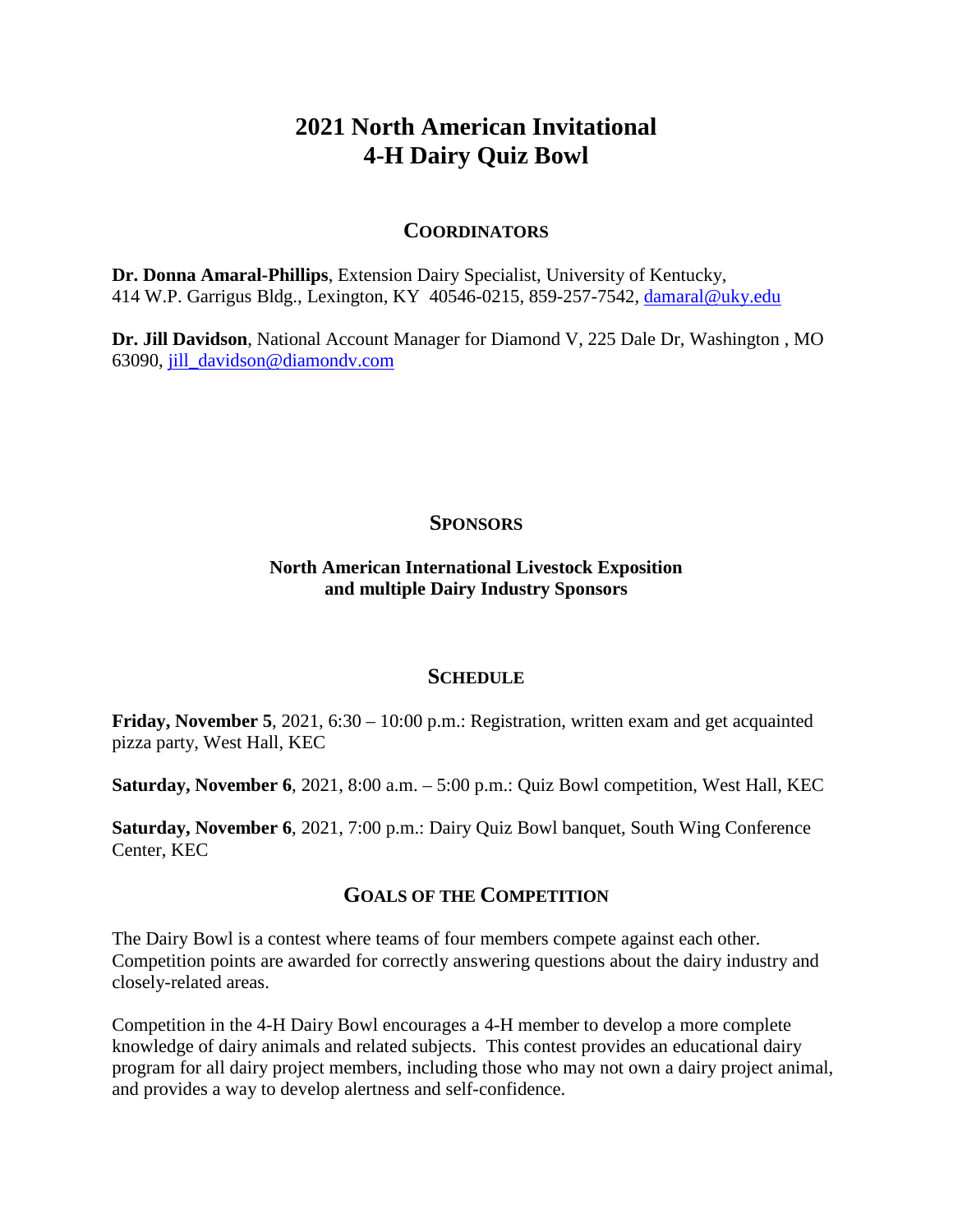# **ELIGIBILITY**

- 1. A 4-H member who celebrates their 15th, 16th, 17th, 18th, or 19th birthday during the year of the contest is age eligible for this competition.
- 2. Contestants may attend a college beyond high school. However, club members who enroll in or audit a Dairy Science or Animal Science course prior to the fall term are not eligible for the contest. Also, any club members who enroll in any Dairy Science or Animal Science short course, on-line course, or AP course eligible for credits towards a college degree prior to the fall term are not eligible for the contest.
- 3. Each state may enter one team. A team will have four members and a coach. Teams of fewer than four members may compete but will do so at a disadvantage in the written portion of the contest. One or more alternates may be entered as substitutes in any phase of the contest. Youth may participate once. Participation is defined as actually participating in one or more phases of the contest. Only alternates not actively participating by taking the written test or being seated during an oral phase of the contest may return a second year to actively compete. Youth entered as an alternate in a previous year may be a contestant this year if they did not take the written exam and did not take a seat on their team during the competition.
- **4. A link to the entry forms and more information is available at**  <http://afs.ca.uky.edu/dairy/north-american-dairy-quiz-bowl> **. ALL information found on the website above supersedes any information found in the printed catalogue for this contest.**
- 5. Team members and alternates must be registered for the Dairy Bowl Contest by date and time specified in the invitation letter found on the website. Registration materials are sent electronically to state 4-H leaders or State Dairy Extension Specialists during the month of July.
- 6. All entries must be authorized and signed by a State 4-H Program Leader and State Dairy Extension Specialist. Signed copies must be emailed from the signees email account or their designee.
- 7. All teams should name a team captain.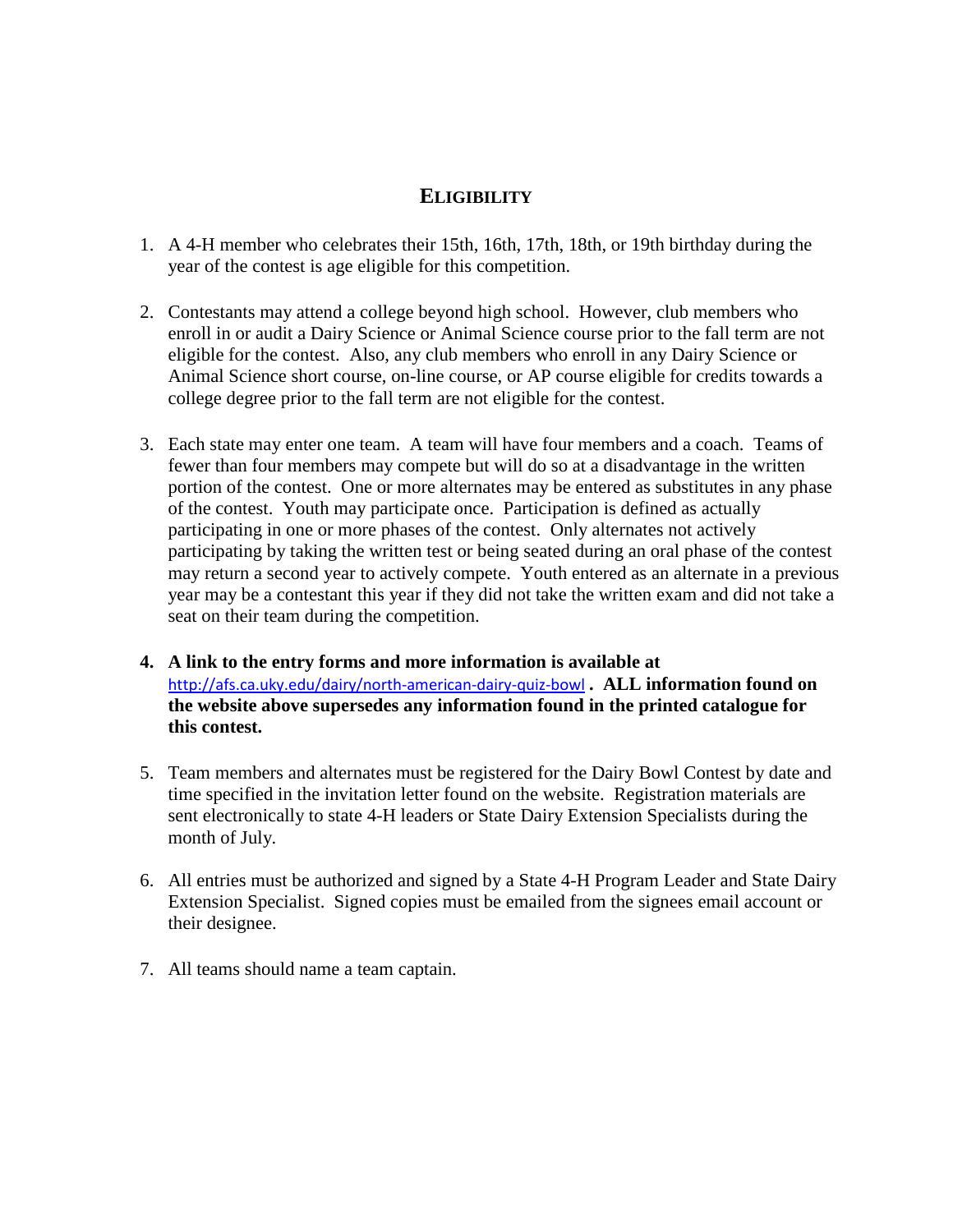# **DAIRY BOWL RULES - CONDUCT**

- 1. Teams will compete in a series of one-on-one elimination contests until the top team is chosen. The teams will be assigned to the first round of competition based on their total scores during the written portion of the contest. Some teams may be awarded a Bye during the elimination as part of the assignment process.
- 2. Competition between teams will be in three phases.

Phase A – Four contestants per team will take a 50 question quiz on Friday evening. From this test, five questions will be designated as "Phase A" for each round of competition. The same five questions will be designated for both teams but each group of five questions will be used for only one round (example 1-5 Round 1, 46-50 Round 10). Each correct answer will be worth five points. A total possible score for a team in any round will be 100 points (4 team members x 5 questions each x 5 points/correct answer). No points will be lost for incorrect answers or blanks. Points earned by each team will be announced at the end of the match and combined with scores from Phases B & C to determine the winners of a match.

Phase B – Team questions. Each team will be asked five questions. Answers are to be given by the team captain, but assistance may come from any team member. Correct responses are worth ten points. A question may be repeated only once. Answers must be started within 20 seconds and completed within an additional 60 seconds. Partial credit may be given at the discretion of the judges. After one team has been questioned, the other team will enter the contest room and be asked the same five questions.

Phase C – Toss-up Round, a total of 20 individual questions will be asked.

- a. The first contestant to signal will answer the question within five seconds after being acknowledged by the moderator. Failure to do so will cost that team 10 points. Any contestant answering a question without having a light lit or being acknowledged by the moderator will lose ten points. If an answer is given incorrectly, members of the other team have the opportunity to answer the question immediately without having the question reread. If the moderator, by mistake, gives the correct answer after the first team member buzzes in and answers incorrectly but before the opposing team has the opportunity to answer the question, a new question will be asked only to the second team to correct the mistake. If a member of the second team answers correctly, those points are to be added to the individual's scores as per normal for the contest. No points are deducted for giving an incorrect answer. Team members are not allowed to discuss the answers in this phase. No partial credit is available in Phase C, except for bonus questions.
- b. If neither team can offer an answer to the question within ten seconds, the moderator will give the answer and the question will be dropped and neither team will forfeit points.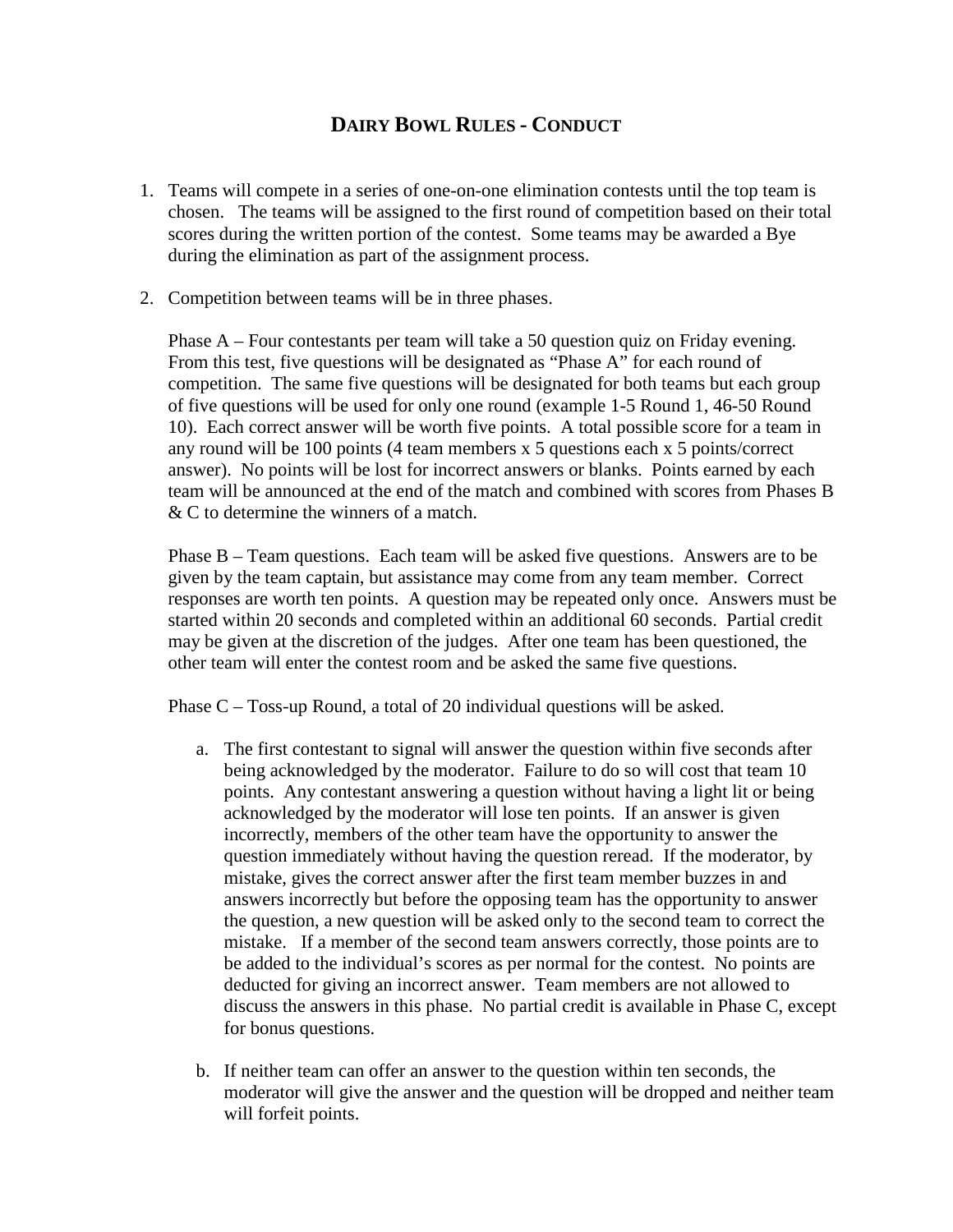- c. When a signal is pushed before the question is completely read, the moderator shall stop reading the question when the light goes on. After being acknowledged, the contestant may answer the question. If correct, the team will receive credit. The judge may not ask the contestant to explain their answer. If the answer is incorrect, the question shall then be completely reread and members of the other team will have the opportunity to answer it.
- d. Bonus questions may be earned in the toss-up round. In order to receive a bonus question, three different team members must correctly answer a toss-up question. Bonus questions are not passed to the other team, nor are points deducted for an incomplete or incorrect answer to a bonus. Bonus questions will be asked whenever three team members have answered toss-up questions correctly with the count kept individually for both teams within a match. Eligibility for bonus questions does not carry over to another match. The only discussion allowed between team members will be on bonus questions and in Phase B. The answers must come from the team captain. Only the number of answers required by the bonus question will be accepted. Example: if the bonus has a four-part answer – the first four answers given by the team captain will be accepted. The bonus answers must be started within 20 seconds and completed within an additional 60 seconds.
- e. All questions correctly answered will be worth 15 points in Phase C, except for bonus questions which are worth 20 points each.
- 3. Questions will cover feeds and feeding, milk quality, herd health, udder health, breeding and genetics, marketing, dairy foods, calf raising, and other areas. Suggested references are the Hoard's Dairyman reference guides, the most current issues of each topic and DAIReXNET [\(www.extension.org/dairy+cattle\)](http://www.extension.org/dairy+cattle). Each year, certain subject areas within DAIReXNET will be selected for additional emphasis and will be forwarded to the state contacts in the electronic invitational letters. The dairy product information published by the American Dairy Association and Dairy Council will be used as the primary references on dairy foods and products. Others may be used including, but not limited to, updated research information present in the current year's issue of Hoard's Dairyman.
- 4. The winning team will be determined by the highest total score from Phases A, B, and C. In the event of a tie, the two teams will be asked five additional Phase C questions. No bonus questions will be awarded during the tie breaking procedure.
- 5. Answers and interpretations of questions will be the sole responsibility and final recall of the judges. A team member will have the privilege to ask the judge's panel to verify an answer that he/she feels is correct. If a coach challenges the judge's decision, the coach must call "time out" immediately (before the next question is read). A decision made by the judges after the answer is verified will be final.